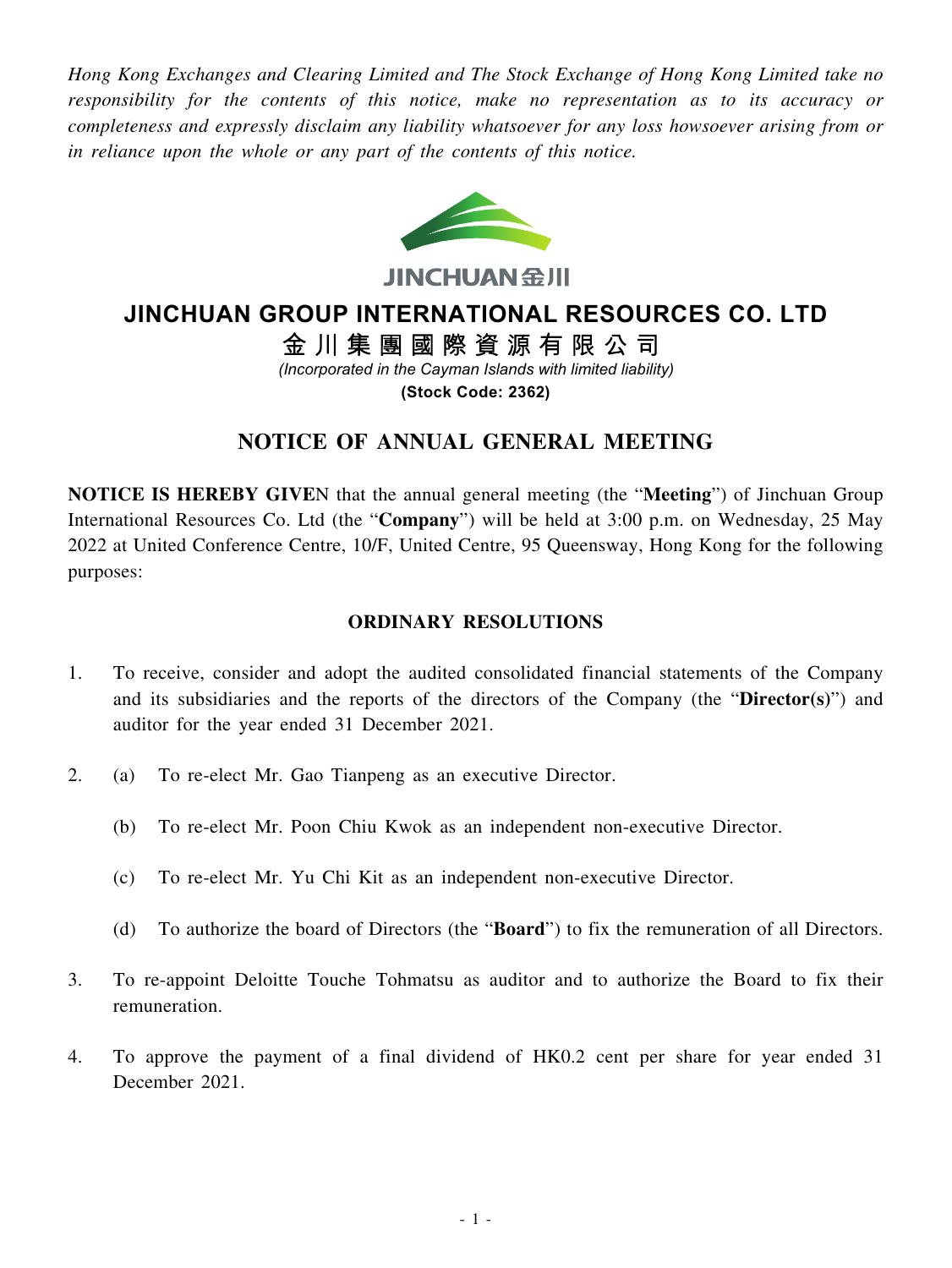5. As special business to consider and, if thought fit, pass the following resolution as an ordinary resolution of the Company:

### "**THAT**:

- (a) subject to paragraph (c) of this resolution, pursuant to the Rules Governing the Listing of Securities (the "**Listing Rules**") on The Stock Exchange of Hong Kong Limited (the "**Stock Exchange**") the exercise by the Directors during the Relevant Period (as hereinafter defined) of all the powers of the Company to allot, issue and deal with authorised and unissued shares of the Company (the "**Shares**"), to allot, issue or grant securities convertible or exchangeable into Shares, or options, warrants or similar rights to subscribe for or acquire Shares or such convertible or exchangeable securities, and to make or grant offers, agreements and options which might require the exercise of such powers be and is hereby generally and unconditionally approved;
- (b) the mandate referred to in paragraph (a) of this resolution shall authorize the Directors during the Relevant Period (as hereinafter defined) to make or grant offers, agreements, options and rights of exchange or conversion which might require the exercise of such powers after the end of the Relevant Period;
- (c) the aggregate number of Shares allotted, issued or dealt with or agreed conditionally or unconditionally to be allotted or issued or dealt with (whether pursuant to options or otherwise) by the Directors pursuant to the mandate referred to in paragraph (a) of this resolution, otherwise than pursuant to:
	- (i) a Rights Issue (as hereinafter defined);
	- (ii) the exercise of the subscription rights under options granted under any share option scheme or similar arrangement of the Company for the time being adopted for the grant or issue to officers and/or employees of the Company and/or any of its subsidiaries or any eligible participants of Shares or rights to acquire Shares;
	- (iii) any scrip dividend or similar arrangement providing for the allotment and issue of Shares or other securities of the Company in lieu of the whole or part of a dividend on Shares in accordance with the articles of association of the Company; or
	- (iv) any issue of Shares pursuant to the exercise of rights of subscription or conversion under the terms of any existing warrants, bonds, debentures, notes and other securities of the Company which carry rights to subscribe for or are convertible into Shares;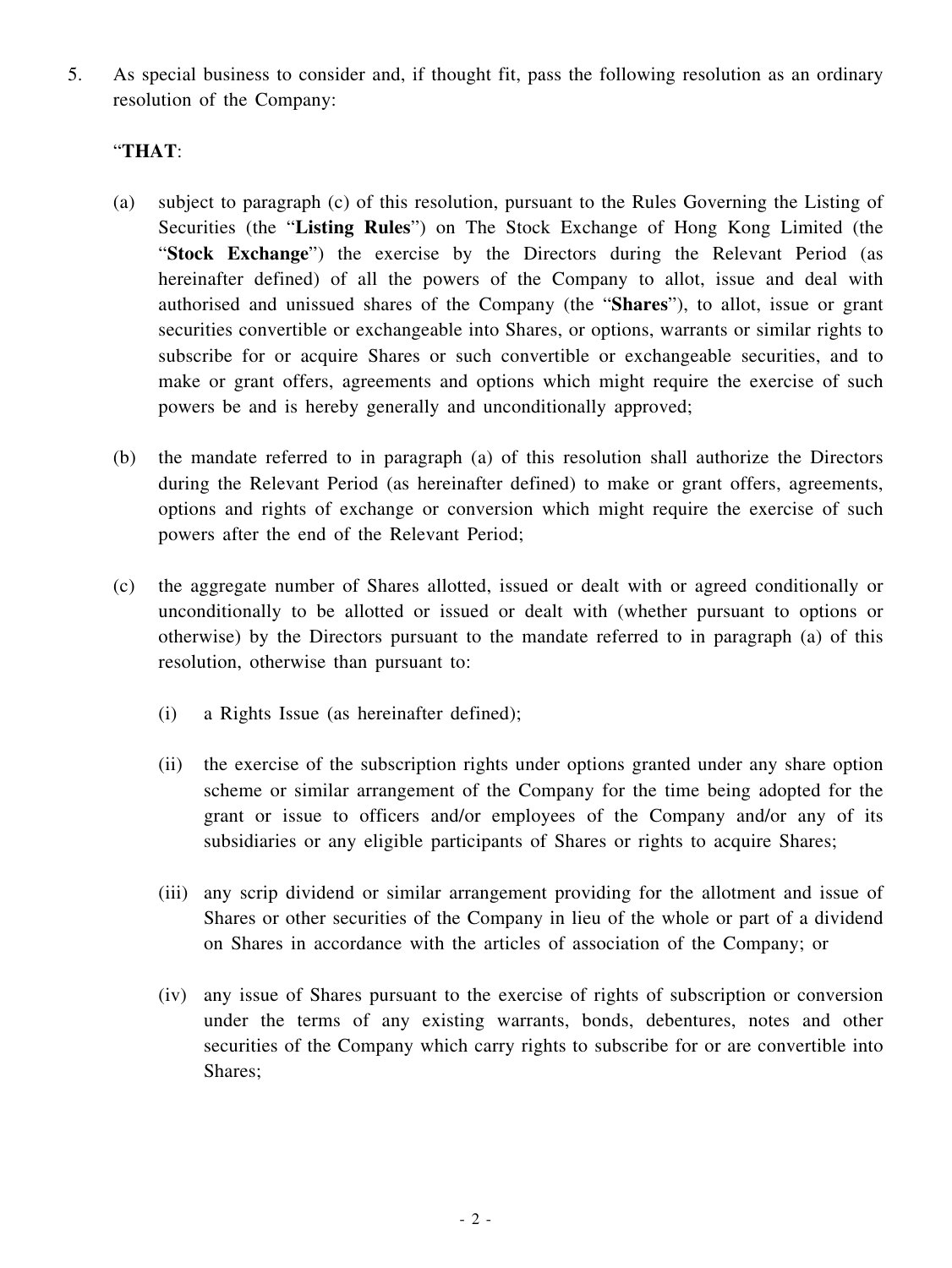shall not exceed 20% of the total number of issued Shares as at the date of passing this resolution and the said approval in paragraph (a) shall be limited accordingly; and if any subsequent consolidation or subdivision of Shares is conducted, the maximum number of Shares that may be issued under the mandate in paragraph (a) above as a percentage of the total number of issued Shares at the date immediately before and after such consolidation or subdivision shall be the same; and

- (d) for the purpose of this resolution, "**Relevant Period**" means the period from the passing of this resolution until whichever is the earliest of:
	- (i) the conclusion of the next annual general meeting of the Company;
	- (ii) the expiry of the period within which the next annual general meeting of the Company is required by any applicable laws or by the Company's articles of association to be held; or
	- (iii) the revocation or variation of the authority given under this resolution by ordinary resolution of the shareholders of the Company in general meeting; and

"**Rights Issue**" means an offer of Shares or an offer of warrants, options or other securities of the Company giving rights to subscribe for Shares, open for a period fixed by the Directors to holders of Shares on the register of members on a fixed record date in proportion to their then holdings of such Shares as at that date (subject to such exclusions or other arrangements as the Directors may deem necessary or expedient in relation to fractional entitlements or having regard to any restrictions or obligations under the laws of, or the requirements of any recognized regulatory body or any stock exchange in, any territory applicable to the Company)."

6. As special business to consider and, if thought fit, pass the following resolution as an ordinary resolution of the Company:

#### "**THAT**:

(a) subject to paragraph (b) of this resolution, the exercise by the Directors during the Relevant Period (as hereinafter defined) of all the powers of the Company to repurchase its own Shares on the Stock Exchange or any other stock exchange on which the securities of the Company may be listed and recognized by the Securities and Futures Commission of Hong Kong and the Stock Exchange, subject to and in accordance with all applicable laws, rules, regulations and the requirements of the Listing Rules or of any other stock exchange (as amended from time to time), be and is hereby generally and unconditionally approved;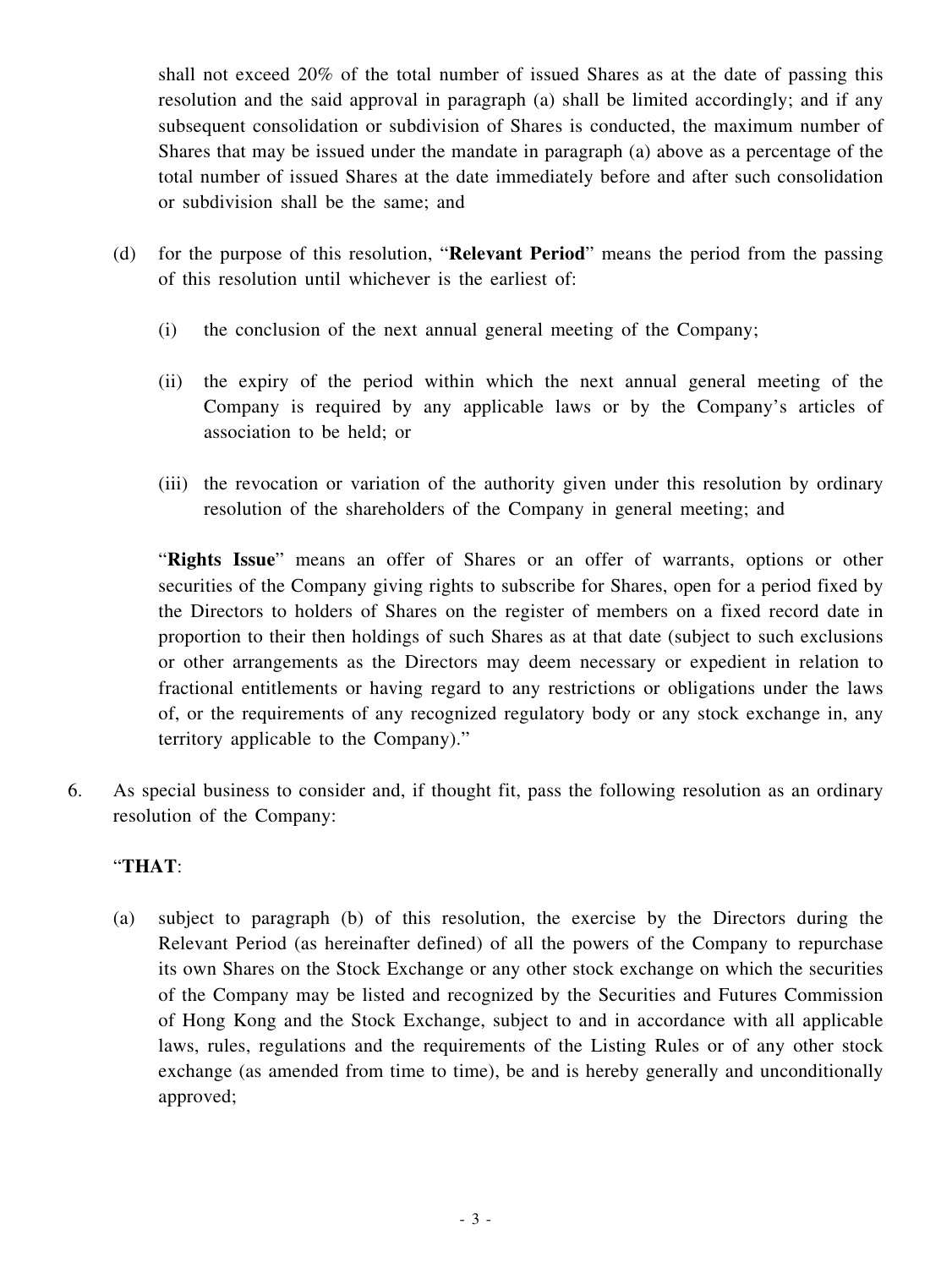- (b) the total number of Shares to be repurchased by the Company pursuant to the mandate in paragraph (a) above shall not exceed 10% of the total number of issued Shares as at the date of passing this resolution, and the said approval shall be limited accordingly; and if any subsequent consolidation or subdivision of Shares is conducted, the maximum number of Shares that may be repurchased under the mandate in paragraph (a) above as a percentage of the total number of issued Shares at the date immediately before and after such consolidation or subdivision shall be the same; and
- (c) for the purpose of this Resolution:

"**Relevant Period**" means the period from the passing of this Resolution until whichever is the earliest of:

- (i) the conclusion of the next annual general meeting of the Company;
- (ii) the expiry of the period within which the next annual general meeting of the Company is required by any applicable laws or by the Company's articles of association to be held; or
- (iii) the revocation or variation of the authority given under this Resolution by ordinary resolution of the shareholders of the Company in general meeting."
- 7. As special business to consider and, if thought fit, pass the following resolution as an ordinary resolution of the Company:

"**THAT** conditional upon the passing of Ordinary Resolution Nos. 5 and 6 set out in this notice convening the Meeting of which this resolution forms part, the total number of Shares that may be allotted, issued or dealt with or agreed conditionally or unconditionally to be allotted, issued or dealt with by the Directors pursuant to and in accordance with the mandate granted under Ordinary Resolution No. 5 be and is hereby increased and extended by the addition thereto of the total number of Shares repurchased by the Company pursuant to and in accordance with the mandate granted under Ordinary Resolution No. 6, provided that such amount shall not exceed 10% of the total number of issued Shares as at the date of passing this resolution."

8. As special business to consider and, if thought fit, pass the following resolution as an ordinary resolution of the Company:

#### "**THAT**:

(a) subject to paragraph (b) of this Resolution, the exercise by the Board (or its duly authorized Directors, committee, officer(s) or delegate(s)) during the Scheme Mandate Period (as defined below) of all the powers of the Company to allot, issue and deal with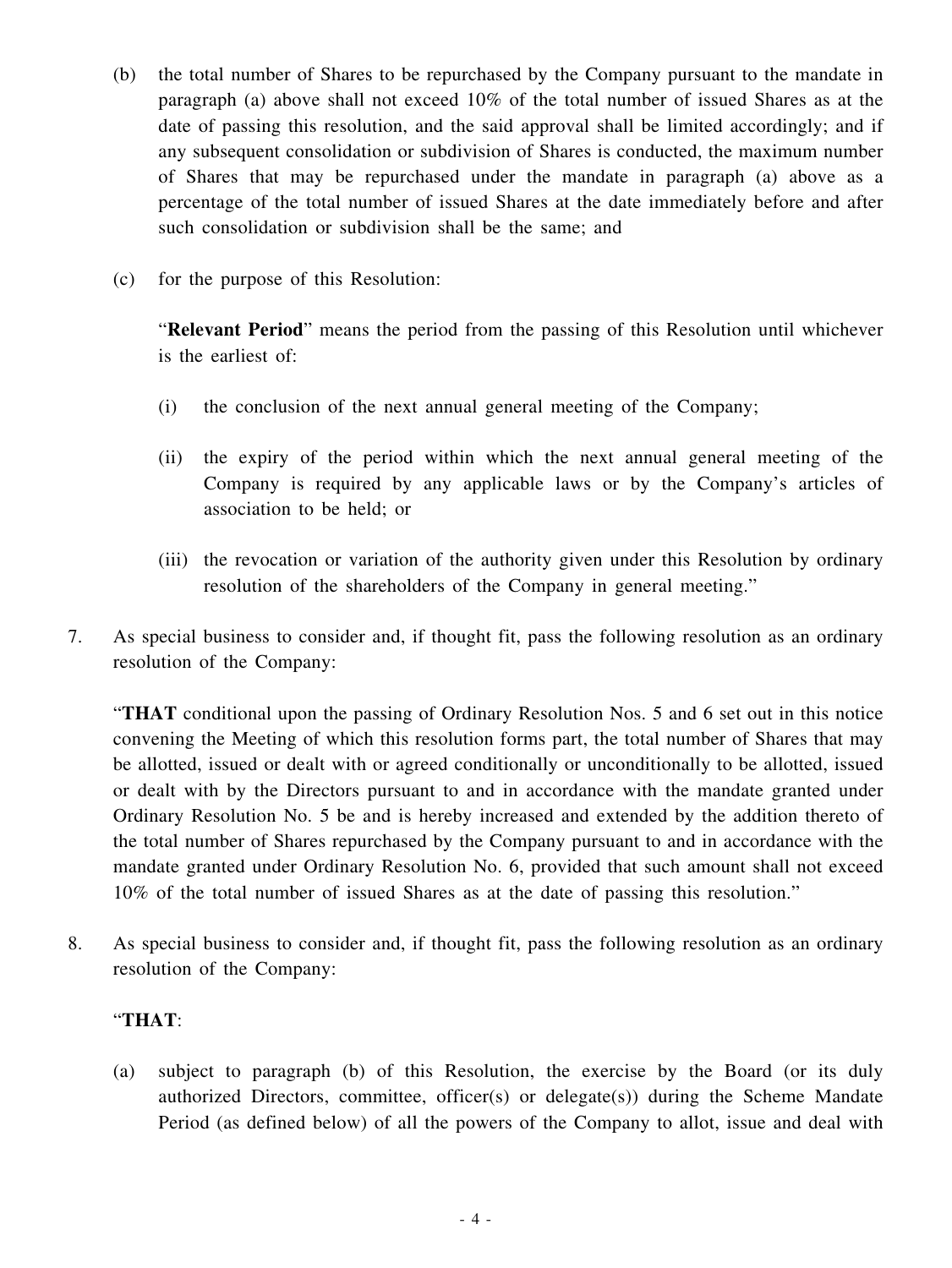additional Shares to be issued under the share incentive scheme adopted by the shareholders of the Company on 2 June 2015 (as amended from time to time) be and is hereby generally and unconditionally approved;

- (b) the total number of additional Shares allotted, issued or dealt with by the Board (or its duly authorized committee, officer(s) or delegate(s)) pursuant to the approval in paragraph (a) above shall not exceed 2% of the total number of issued Shares as at the date of passing this resolution; and if any subsequent consolidation or subdivision of Shares is conducted, the maximum number of Shares that may be issued under the mandate in paragraph (a) above as a percentage of the total number of issued Shares at the date immediately before and after such consolidation or subdivision shall be the same; and
- (c) for the purpose of this resolution:

"**Scheme Mandate Period**" means the period from the passing of this resolution until whichever is the earliest of:

- (i) the conclusion of the next annual general meeting of the Company;
- (ii) the revocation or variation of the authority given to the Board (or their duly authorized Directors, committee, officer(s) or delegate(s)) under this resolution by passing of an ordinary resolution of the Shareholders in a general meeting; or
- (iii) the expiration of the period within which the next annual general meeting of the Company is required by its memorandum and articles of association or any applicable laws to be held."

For and on behalf of the Board **Jinchuan Group International Resources Co. Ltd Wong Hok Bun Mario** *Company Secretary*

Hong Kong, 29 April 2022

*Registered office:* Cricket Square, Hutchins Drive P.O. Box 2681 Grand Cayman KY1-1111 Cayman Islands

*Head office and principal place of business in Hong Kong:* Unit 3101, 31/F United Centre 95 Queensway Hong Kong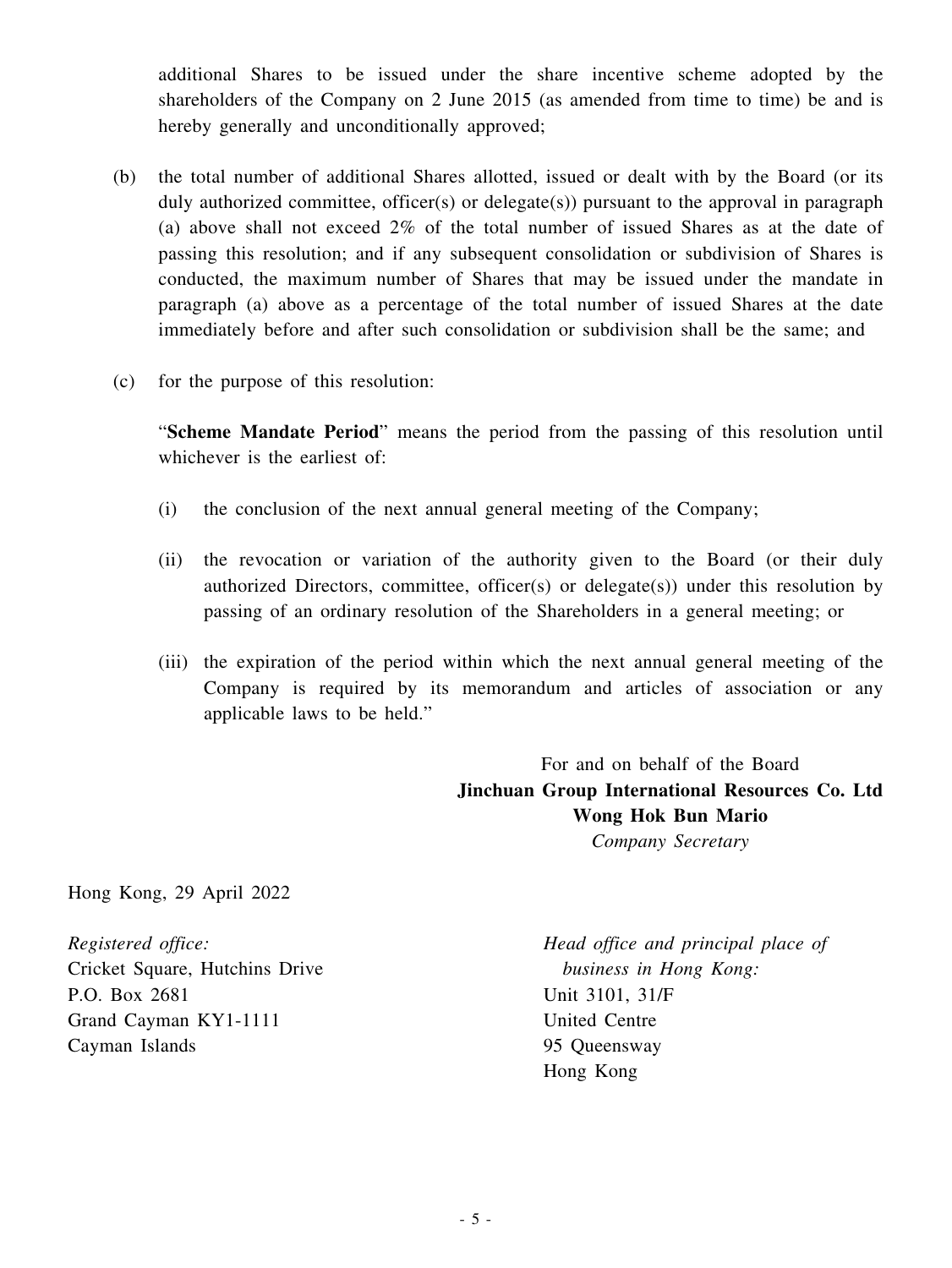#### *Notes:*

- 1. A member entitled to attend and vote at the Meeting is entitled to appoint more than one proxy to attend and, on poll, vote on his behalf. A proxy need not be a member of the Company.
- 2. Closure of Register of Members for the Meeting

The register of members of the Company will be closed from Thursday, 19 May 2022 to Wednesday, 25 May 2022 (both days inclusive) for the purpose of determining the entitlement of the shareholders of the Company to attend and vote at the Meeting. No transfer of shares may be registered during the said period. In order to qualify to attend and vote at the Meeting, all transfer documents accompanied by the relevant share certificates must be lodged with the Branch Share Registrar, Boardroom Share Registrars (HK) Limited, at 2103B, 21/F, 148 Electric Road, North Point, Hong Kong no later than 4:30 p.m. on Wednesday, 18 May 2022.

Closure of Register of Members for payment of final dividend of 2021

The Register of Members of the Company will be closed from Monday, 6 June 2022 to Friday, 10 June 2022 (both days inclusive) for the purpose of determining the entitlement of the shareholders of the Company to receive the final dividend for the year ended 31 December 2021. No transfer of shares may be registered during the said period. In order to qualify to receive the final dividend for the year ended 31 December 2021, all transfer documents accompanied by the relevant share certificates must be lodged with the Branch Share Registrar, Boardroom Share Registrars (HK) Limited, at 2103B, 21/F, 148 Electric Road, North Point, Hong Kong no later than 4:30 p.m. on Thursday, 2 June 2022.

- 3. A form of proxy for use at the Meeting is enclosed. Whether or not you intend to attend the Meeting in person, you are urged to complete and return the form of proxy in accordance with the instructions printed thereon as soon as possible. Completion and return of the form of proxy will not preclude you from attending and voting in person at the Meeting or any adjourned meeting thereof if you so wish. In the event that you attend the Meeting after having returned the completed form of proxy, your form of proxy will be deemed to have been revoked.
- 4. To be valid, the form of proxy, together with any power of attorney or other authority (if any) under which it is signed or a notarially certified copy of such power of attorney, must be deposited at the branch share registrar and transfer office of the Company in Hong Kong, Boardroom Share Registrars (HK) Limited at 2103B, 21/F, 148 Electric Road, North Point, Hong Kong, not less than 48 hours before the time appointed for holding the Meeting (i.e. before 3:00 p.m. on Monday, 23 May 2022) or any adjournment thereof.
- 5. In the case of joint registered holders of any Shares, any one of such joint registered holders may vote at the Meeting, either in person or by proxy, in respect of such shares as if he/she/it were solely entitled thereto; but if more than one of such joint registered holders be present at the Meeting, either in person or by proxy, the vote of that one of them so present, either in person or by proxy, whose name stands first on the register of members in respect of such Shares shall be accepted to the exclusion of the votes of the other joint registered holder(s).
- 6. Time and dates in this notice are Hong Kong time and dates.